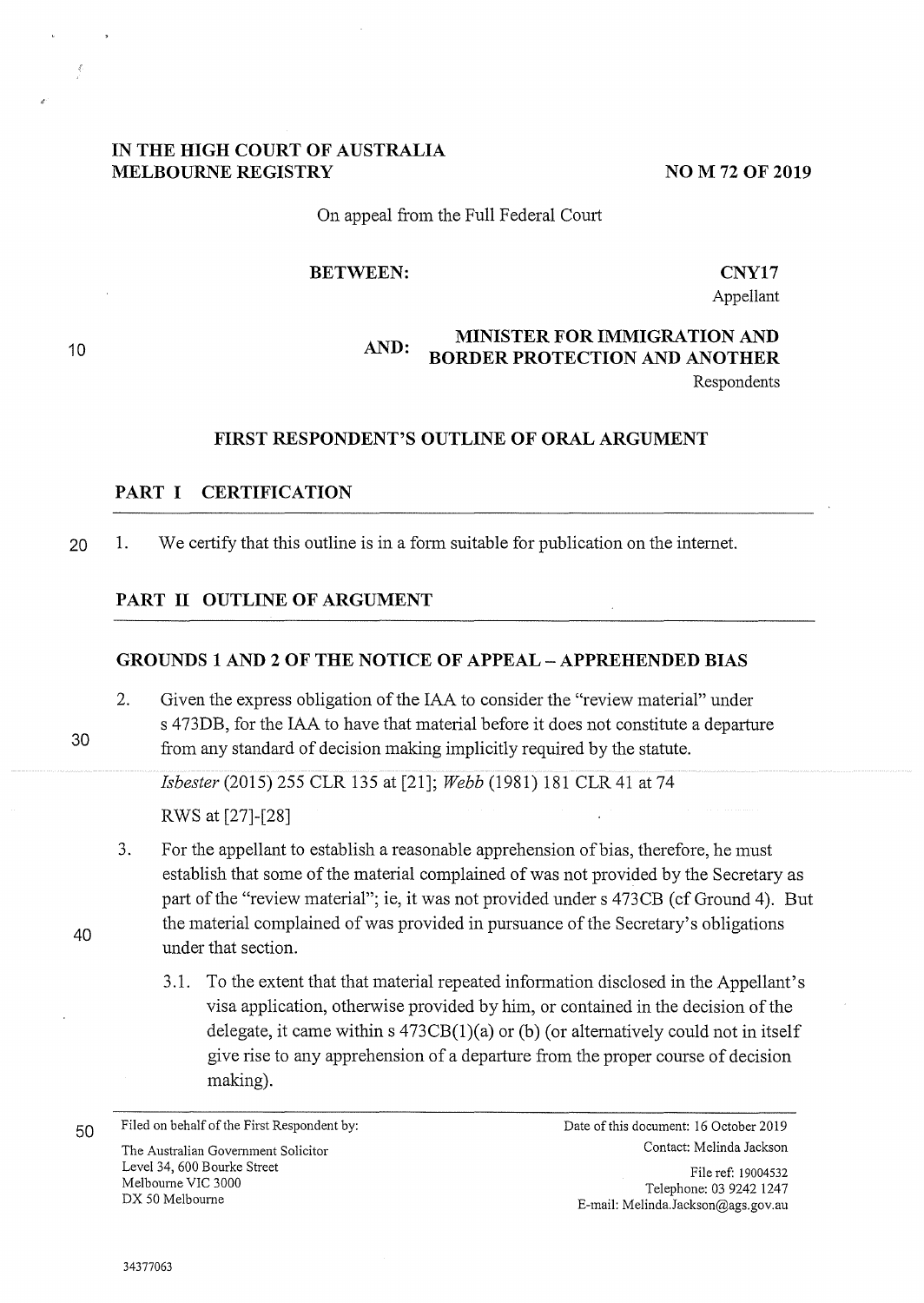- 3.2. To the extent that the material constituted further information about the Appellant's background and conduct, it was within s 473CB(1)(c).
	- 3 .2.1. There is no challenge to the finding of the majority below that the absence of a subjective belief in the relevance of the material was not established (CAB 99 [133], 102 [149], 104 [152]).
	- 3.2.2. Information concerning the Appellant and his conduct was capable of being regarded by the Secretary as relevant to the review as background or context; or as potentially relevant to credibility ( or suggesting issues the IAA might wish to explore in that regard).
	- 3.2.3. The term "relevant" in s  $473CB(1)(c)$  must be read broadly, so as not to require the Secretary to second-guess the IAA's consideration of what material is before it.

RWS [31], [33], [57]-[58]

20 4. If the material provided by the Secretary is properly regarded as "extraneous" and "inadmissible", the next step is to identify the connection between that material and the feared deviation from neutral determination of the issues on their merits (including the reasonableness of any apprehension raised by that connection). That identification proceeds by reference to a hypothetical fair minded observer who is aware of the statutory framework and the factual context.

*Isbester* at [21]-[23], [57]-[59]

30 RWS [35]-[ 40]

5. Putting aside repetition of facts that were already before the IAA ( concerning incidents in relation to which the Appellant had faced charges), the material complained of was adverse to the Appellant only in that it suggested he was aggressive and/or challenging in his dealings with the Department and he had been involved in unspecified "incidents" in detention.

RWS [41]

40 ABFM 15, 35, 55-57

- 6. For the IAA to have this material would not cause any fair minded observer to fear that it might not determine the issues before it neutrally, in the light of the following:
	- 6.1. the nature and functions of the IAA;
	- 6.2. the specific issues with which it is required to deal;
	- 6.3. its obligation to give reasons for its decisions (s 473EA(1); AMA16 (2017) 254 FCR 534 at [74]).

Reasons below at [155], [161]-[163] (CAB 106-109)

RWS [37], [39], [42]

10

 $\dot{f}$ 

50